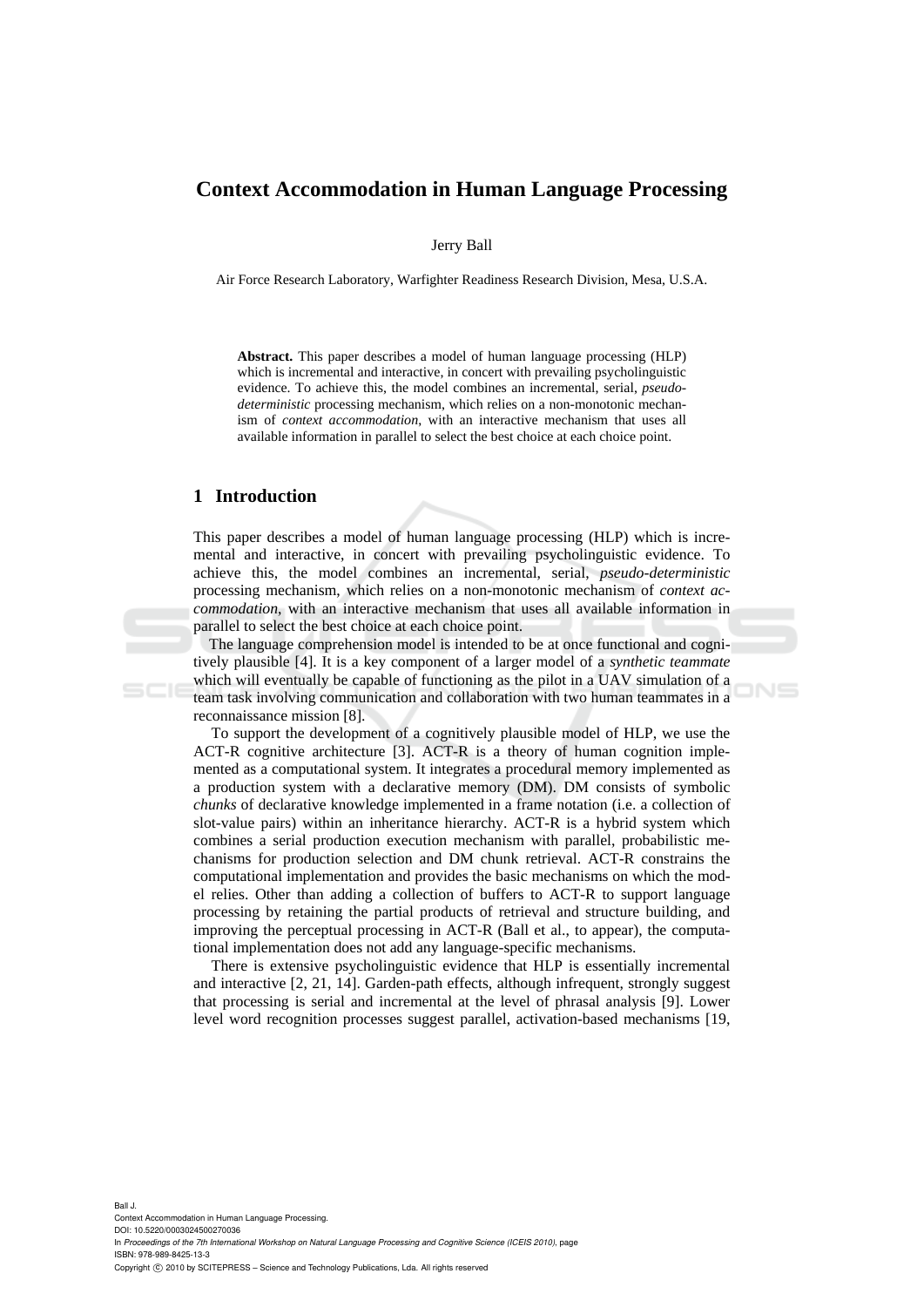20]. At the level of phrasal analysis, humans appear to pursue a single analysis which is only occasionally disrupted, requiring reanalysis. One of the great challenges of psycholinguistic research is to explain how humans can process language effort-lessly and accurately given the complexity and ambiguity that is attested [11]. As Boden [10] notes, deterministic processing "would explain the introspective ease and speed of speech understanding", but a deterministic mechanism would more frequently make incorrect local choices requiring reanalysis than is evident. Marcus [18] proposed a lookahead mechanism to improve the performance of a deterministic processor. However, there is considerable evidence that HLP is inconsistent with extensive look-ahead, delay or underspecification—the primary serial mechanisms for dealing with ambiguity [16, 17]. According to Altmann & Mirkovic [1], "The view we are left with is a comprehension system that is 'maximally incremental'; it develops the fullest interpretation of a sentence fragment at each moment of the fragment's unfolding". Instead of look-ahead, the human language processor engages in "think-ahead", biasing and predicting what will come next rather than waiting until the succeeding input is available before deciding on the current input.

To capture the essentially incremental nature of HLP, we adopt a serial, *pseudodeterministic* processor that builds and integrates linguistic representations, relying on a non-monotonic mechanism of *context accommodation*, which is part and parcel of normal processing, to handle cases where some incompatibility that complicates integration manifests itself. Serial, incremental processing and context accommodation are implemented within ACT-R's procedural memory and production system.

To capture the essentially interactive nature of HLP, we adopt a *parallel*, *probabilistic* mechanism for activating alternatives in parallel and selecting the most highly activated alternative. Parallel, probabilistic processing is implemented within ACT-R's DM and uses ACT-R's parallel spreading activation mechanism combined with the DM retrieval mechanism, to implement probabilistic selection—without inhibition—between competing alternatives. At each choice point, the parallel, probabilistic mechanism uses all available information to select alternatives that are likely to be correct. The parallel, probabilistic mechanism selects between alternatives but does not build any structure. Structure building occurs during incremental, serial processing.

The primary mechanisms for building structure within the serial mechanism are integration of the current input into an existing representation which predicts the occurrence of the current input and projection of a novel representation and integration of the current input into the novel representation. For example, given the input "the pilot", the processing of "the" leads to projection of a nominal construction and integration of "the" as the specifier of the nominal. In addition, the prediction for a head to occur is established. When "pilot" is subsequently processed, it is biased to be a noun and integrated as the head of the nominal construction. Besides predicting the occurrence of an upcoming linguistic element, projected constructions may predict the preceding occurrence of an element. If this element is available in the current context, it can be integrated into the construction. For example, given "the pilot flew the airplane", the processing of "flew" can project a transitive verb construction which predicts the preceding occurrence of a subject. If a nominal is available in the context (as in this case), it can be integrated as the subject of the transitive construction. Less likely is the ability of a nominal to predict a clause in which it is functioning as the subject. Many nominals occur in extra-clausal contexts where they perform a deictic,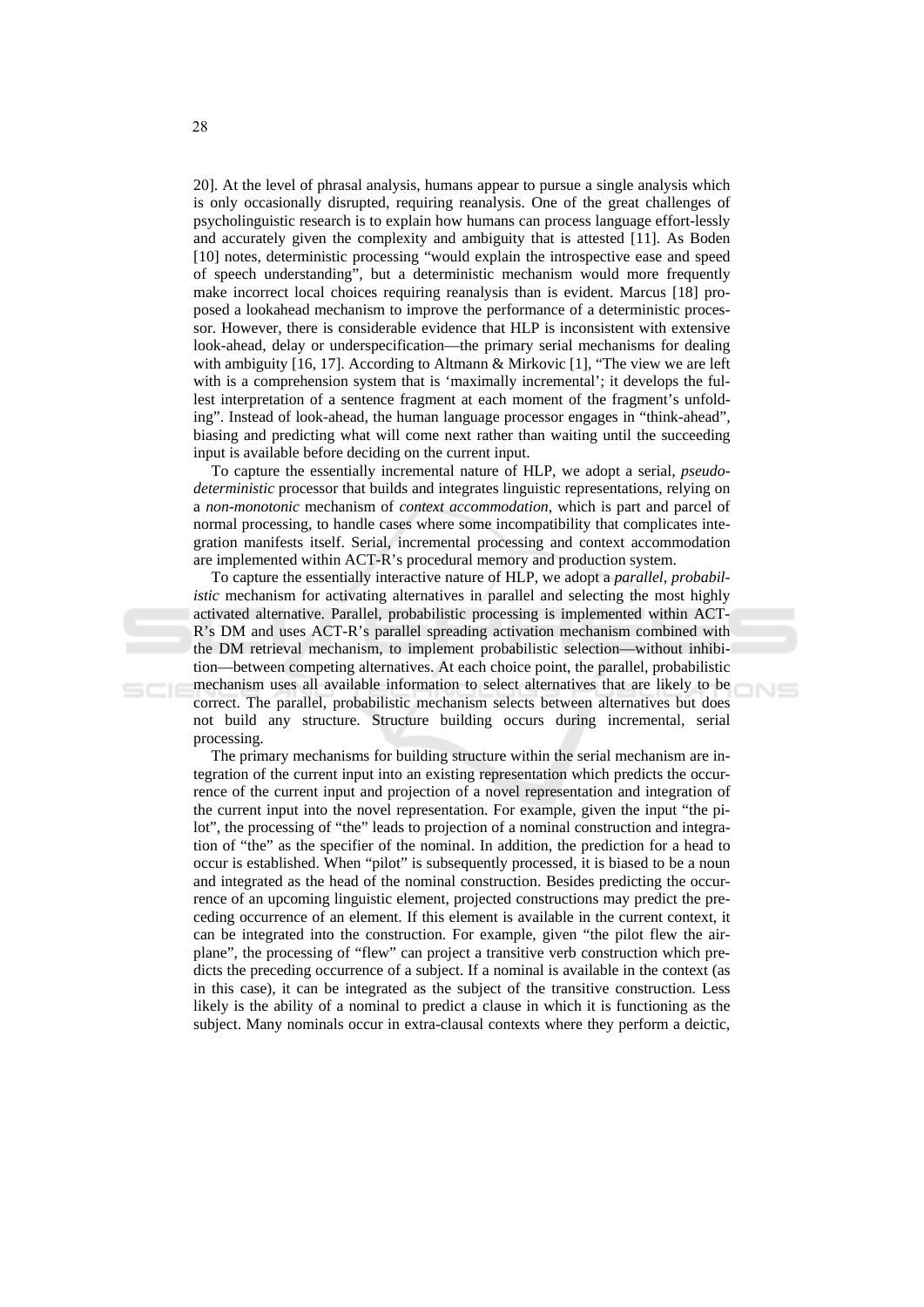referential function. Even in clauses, they occur in a range of different grammatical functions (e.g. subject, object, indirect object, object of preposition).

The use of the term *pseudo-deterministic* reflects the integration of the parallel, probabilistic activation and selection mechanism, and non-monotonic *context accommodation* mechanism, with what is otherwise a serial, deterministic processor. The overall effect is an HLP which presents the appearance and efficiency of deterministic processing, despite the rampant ambiguity which makes truly deterministic processing impossible. The context accommodation mechanism is key to achieving a pseudodeterministic processing capability.

## 2 Parallel, Probabilistic Activation and Selection of Existing **Structures**

Based on the current input, current context and prior history of use, a collection of DM elements is activated via the parallel, spreading activation mechanism of ACT-R. The selection mechanism is based on the retrieval mechanism of ACT-R. Retrieval occurs as a result of selection and execution of a production—only one production can be executed at a time—whose right-hand side provides a retrieval template that specifies which type of DM chunk is eligible to be retrieved. The single, most highly activated DM chunk matching the retrieval template is retrieved. Generally, the largest DM element matching the retrieval template will be retrieved, be it a word, multiunit word (e.g. "a priori", "none-the-less"), multi-word expression, or larger phrasal unit.

To see how the spreading activation mechanism can bias retrieval, consider the processing of "the speed" vs. "to speed". Since "speed" can be both a noun and a verb, we need some biasing mechanism to establish a context sensitive preference. In these examples, the word "the" establishes a bias for a noun to occur, and "to" establishes a bias for a verb to occur (despite the ambiguity of "to" itself). These biases are a weak form of prediction. They differ from the stronger predictions that result from structure projection, although in both cases the prediction may not be realized. In addition to setting a bias for a noun, "the" projects a nominal which establishes a prediction for a head, but does not require that this head be a noun. If "the" is followed by "running", "running" will be identified as a present participle verb since there is no noun form for "running" in the mental lexicon see [5] for detailed arguments for not treating present participle verbs as nouns and adjectives in nominals). There are two likely ways of integrating "running" into the nominal projected by "the": 1) "running" can be integrated as the head as in "the running of the bull", or "running" can project a modifying structure and set up the expectation for a head to be modified as in "the running bull". Since it is not possible to know in advance which structure is needed, the model must choose one and be prepared to accommodate the alternative. The choice will be based on the current context and prior history of use of "running" within nominals. The ability to accommodate the alternative is likewise based on the occurrence of such alternatives in the past, not just involving "running", but present participles more generally. Currently, the model treats "running" as the head and accommodates "bull" in the same way as noun-noun combinations (discussed below). This is in contrast to adjectives which project a structure containing a pre-head mod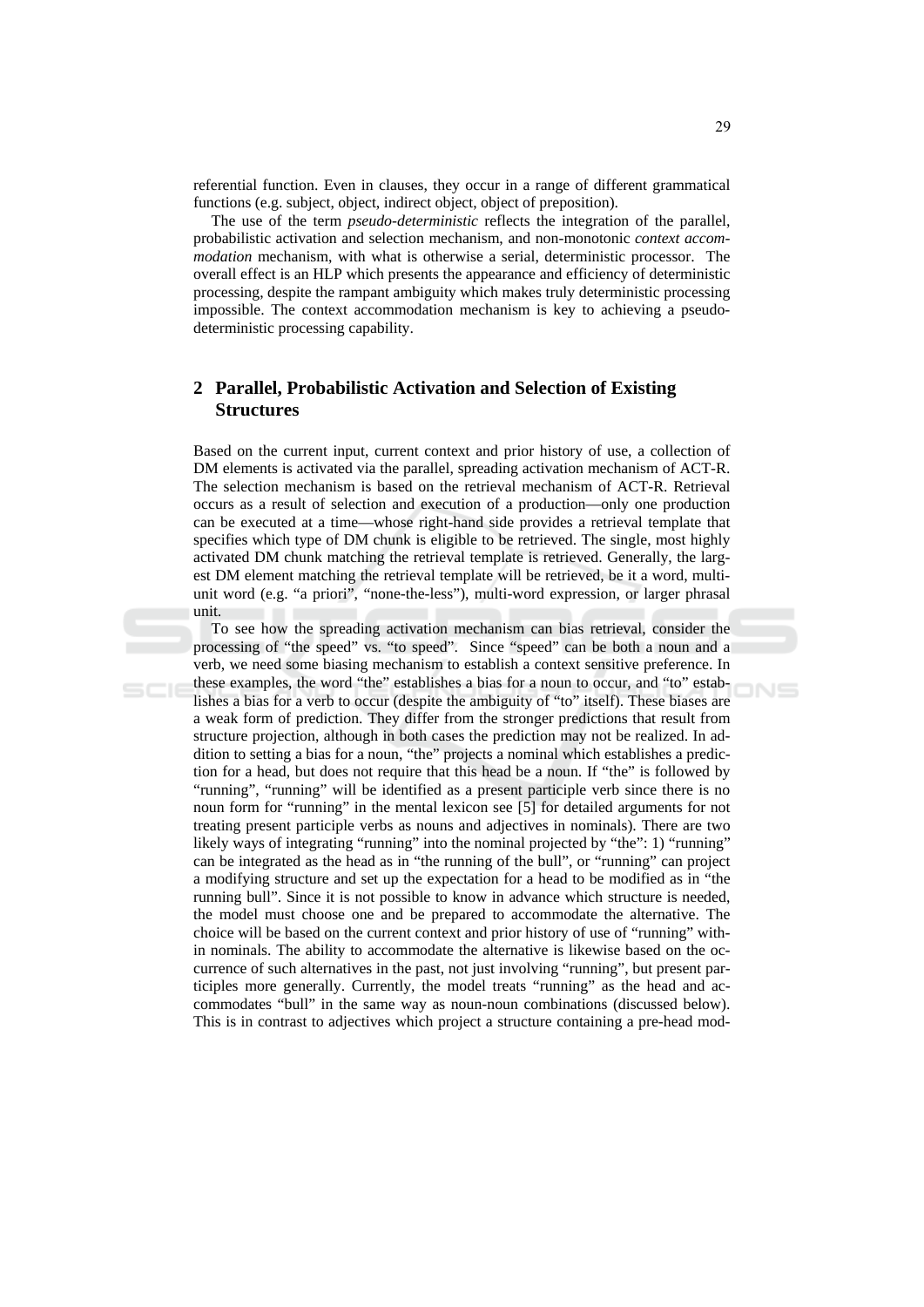if ying function and head, with the adjective integrated as the modifier and a prediction for a subsequent head to occur. This structure is integrated as the head of the nominal even before the occurrence of the head.

## 3 Context Accommodation in Pseudo-deterministic Structure **Building**

The structure building mechanism is essentially incremental in that the structure building process involves the serial execution of a sequence of productions that determine how to integrate the current linguistic unit into an existing representation and/or which kind of higher level linguistic structure to project. These productions execute one at a time within ACT-R, which incorporates a serial bottleneck for production execution. This serial bottleneck is based on extensive empirical evidence, including the sequential nature of linguistic input and Garden-Path sentences like Bever's [9] infamous "the horse raced past the barn fell".

The structure building mechanism uses all available information in deciding how to integrate the current linguistic input into the evolving representation. Although the parallel, constraint-based mechanism considers multiple alternatives in parallel, the output of this parallel mechanism is a single linguistic unit or very small number of temporary alternatives. The result of structure building is a single representation with unused alternatives discarded. The structure building mechanism is deterministic in that it builds a single representation which is assumed to be correct, but it relies on the parallel, constraint-based mechanism to provide the inputs to this structure building mechanism. Structure building is subject to a mechanism of context accommodation capable of making modest adjustments to the evolving representation. Although context accommodation does not involve backtracking or reanalysis, it is not, strictly speaking, deterministic, since it can modify an existing representation and is therefore non-monotonic.

Context accommodation makes use of the full context to make modest adjustments to the evolving representation or to construe the current input in a way that allows for its integration into the representation. Context accommodation need not be computationally expensive. It is most closely related to the limited repair parsing of Lewis [17]. According to Lewis [17] "The putative theoretical advantage of repair parsers depends in large part on finding simple candidate repair operations". Context accommodation provides a demonstration of this theoretical advantage by allowing the processor to adjust the evolving representation without lookahead, backtracking or reanalysis, and limits the need to carry forward multiple representations in parallel or to rely on delay or underspecification in many cases. Context accommodation also improves and expands on the notion of "slot bumping" as advocated by Yorick Wilks  $(p.c.)$ . Slot bumping is an extension to *Preference Semantics* [22] intended to accommodate variation in verb argument structure.

We have already seen an example of accommodation via construal (e.g. "the running of the bull" where "running" is construed objectively even though it is a present participle verb). As an example of accommodation via function shifting, consider the processing of "the airspeed restriction". When "airspeed" is processed, it is integrated as the head of the nominal projected by "the". When "restriction" is subsequently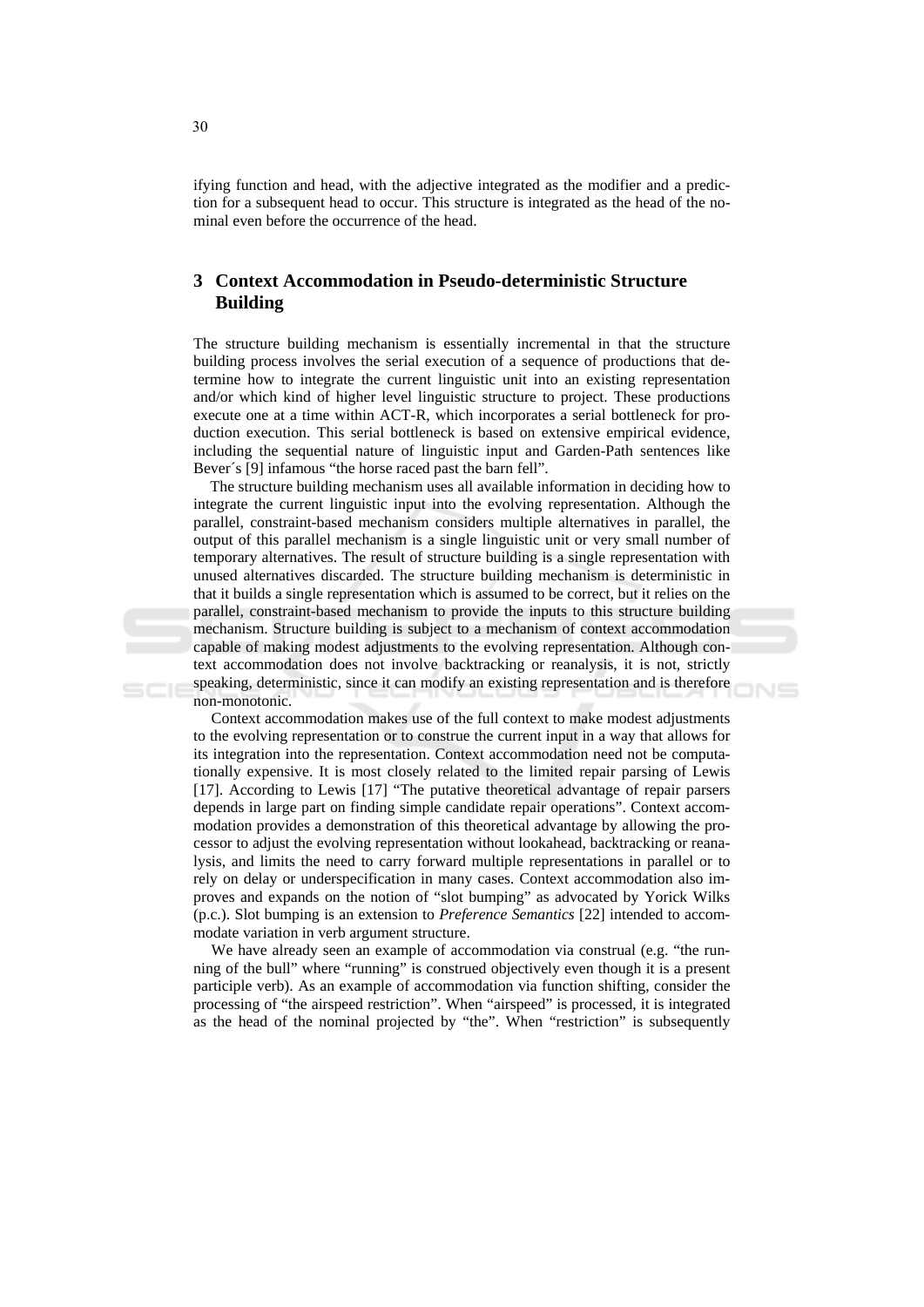processed, there is no prediction for its occurrence. To accommodate "restriction", "airspeed" must be shifted into a modifying function to allow "restriction" to function as the head. This function shifting mechanism can apply iteratively as in the processing of "the pressure valve adjustment screw" where "screw" is the ultimate head of the nominal, but "pressure", "valve" and "adjustment" are all incrementally integrated as the head prior to the processing of "screw". Note that at the end of processing it appears that "pressure", "valve" and "adjustment" were treated as modifiers all along, giving the appearance that these alternatives were carried along in parallel with their treatment as heads, without the computational expense of building and carrying forward multiple representations in parallel. At a lower level, there are accommodation mechanisms for handling conflicts in the grammatical features associated with various lexical items. For example, the grammatical feature *definite* is associated with "the" and the grammatical feature *indefinite* is associated with "pilots". In "the pilots", the *definite* feature of "the" blocks the *indefinite* feature of "pilots" from projecting to the nominal [6].

#### **4** Computational Implementation

The computational implementation is a key component of a functional system which is under development [8]. The model contains a capability to display the linguistic representations that are generated in a tree format [15]. The basic capability of the system will be demonstrated using the following input: "No airspeed or altitude restrictions". In the model, nominals are called object referring expressions (abbreviated 'obj-refer-expr'').



Fig. 1. Representation after processing "no".

The processing of determiners, including "no", is special in that they project directly to an object referring expression and function as the specifier without separate determination of their part of speech. This efficiency in processing and representation stems from the frequent occurrence of these functional elements. The projected object referring expression contains a head slot. The value "head-indx" indicates that this slot does not yet have a value. The object referring expression also has a definiteness slot (abbreviated "def") which has the value *negative* (abbreviated "\*neg\*"). This grammatical feature was projected from "no". Finally, the object referring expression has a "bind-indx" slot which contains the index  $*1*$ . This index supports the binding of traces and anaphors in more complex linguistic expressions. It should be noted that the tree representations are simplified in various respects. In particular, the grammatical features of the individual lexical items are not displayed. Further, only some slots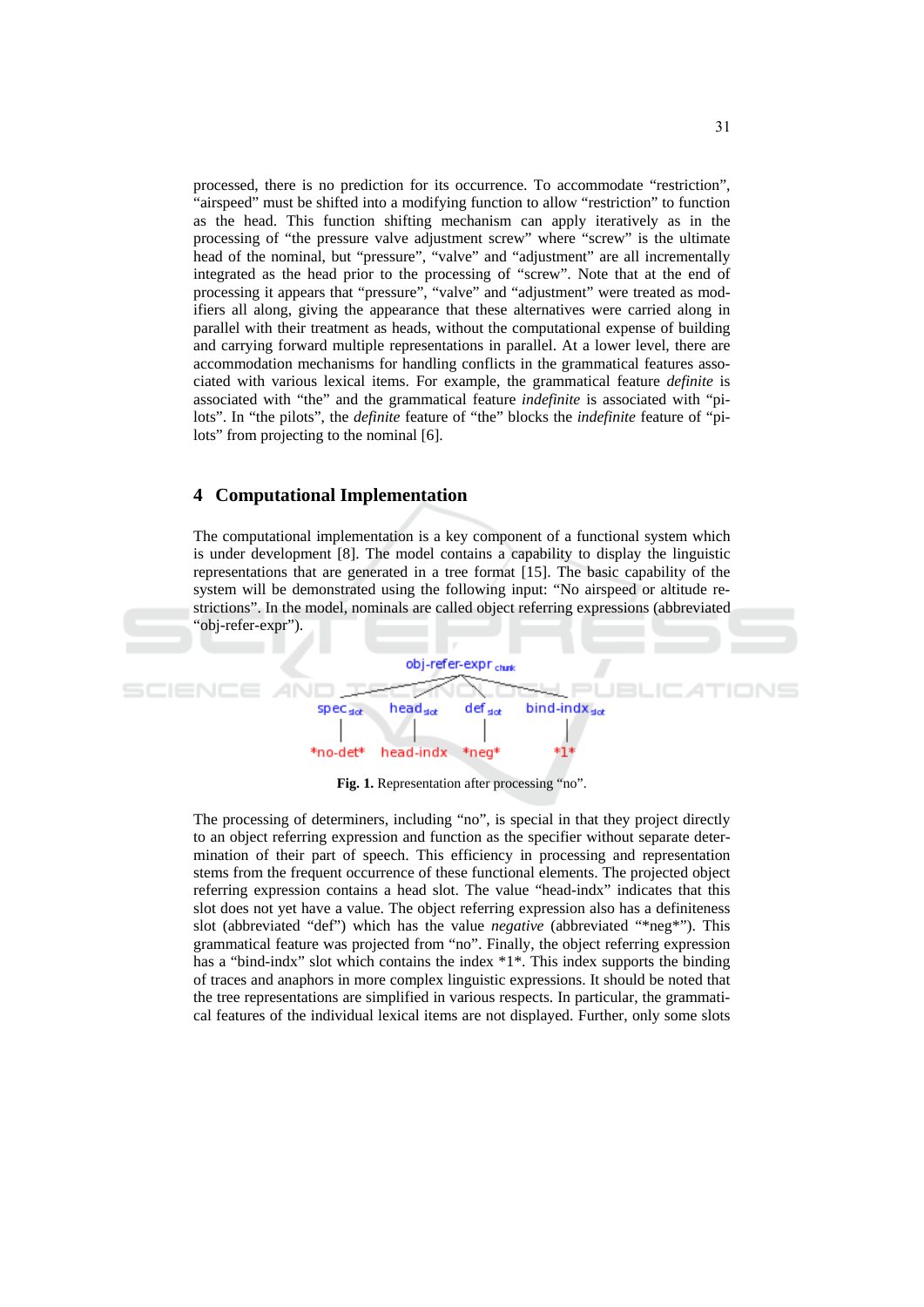without values are displayed. For example, the head slot is displayed even if it doesn't have a value, but grammatical feature slots and modifier slots (pre and post-head) without values are not displayed.

This nominal construction is made available in a collection of buffers which are capable of holding up to three nominal constructions, providing a Short Term Working Memory (ST-WM) [12].



Fig. 2. Representation after processing "no airspeed".

The processing of the noun "airspeed" leads its integration as the head of the object referring expression. "Airspeed" also projects the animacy feature *inanimate* and the number feature *singular* (abbreviated "\*sing\*") to the nominal. In parallel, an alternative structure called an object head (abbreviated "obj-head") is projected. The object head contains a head slot filled by "airspeed" along with unfilled pre- and post-head modifier slots. This alternative structure is available to accommodate more complex inputs.

The processing of the disjunction "or" leads to its addition to ST-WM since the category of the first conjunct of a conjunction cannot be effectively determined until the linguistic element after the conjunction is processed—due to rampant ambiguity



Fig. 3. Representation after processing "no airspeed or altitude".

associated with conjunctions. Note that delaying determination of the category of the first conjunct until after processing of the linguistic element following the conjunction provides a form of delayed processing reminiscent of Marcus's deterministic parser (substituting delay for lookahead), but delay is highly restricted in the model since it complicates processing and taxes memory resources when the processing of the current input must be temporarily halted and partial products saved to complete the processing of the previous input.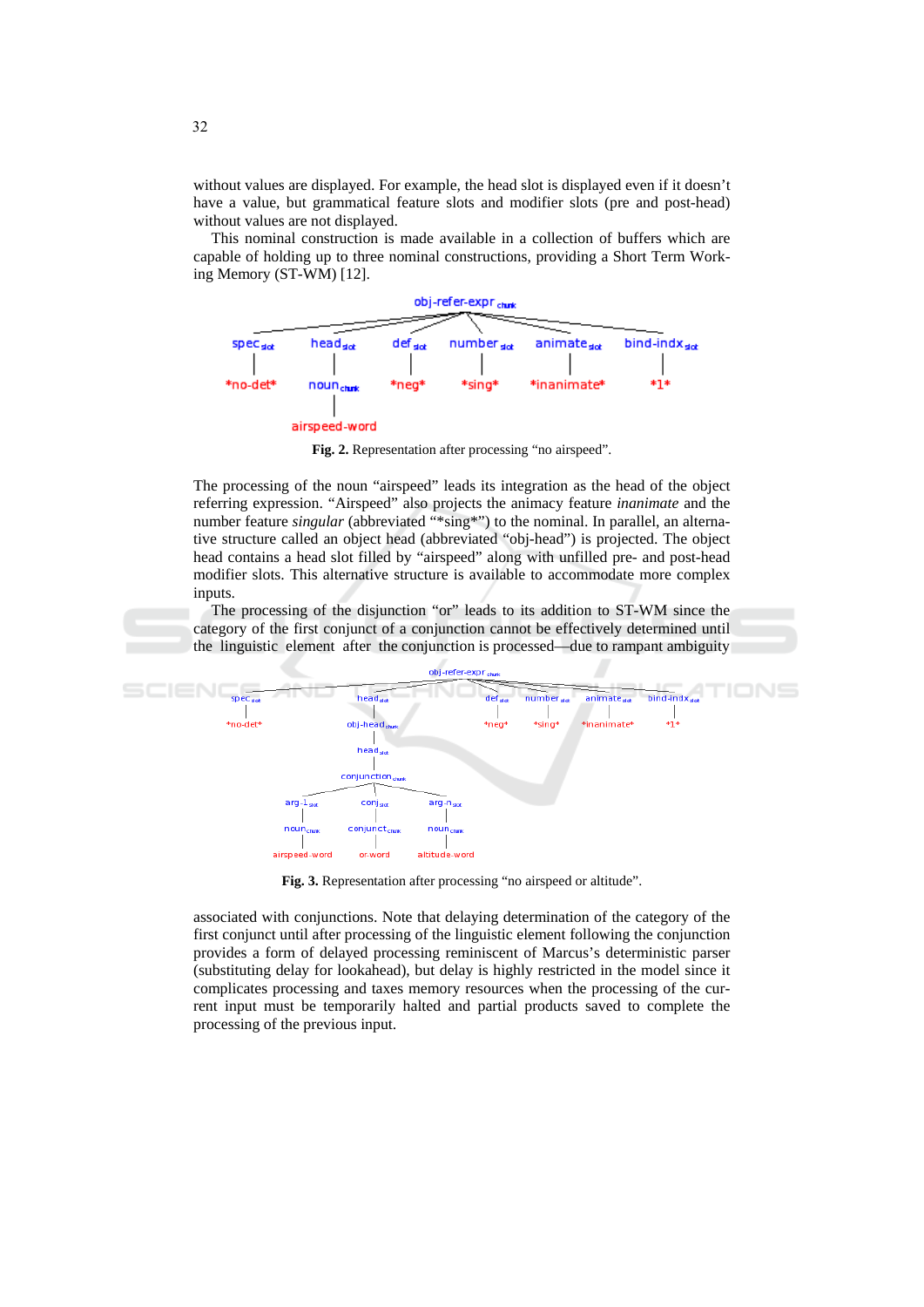The processing of the noun "altitude" in the context of the disjunction "or" and the nominal "no airspeed" with head noun "airspeed" results in the accommodation of "altitude" such that the head of the nominal is modified to reflect the disjunction of the nouns "airspeed" and "altitude". This is accomplished by overriding "airspeed" as the head of the nominal with the alternative structure (projected in parallel) which supports integration of a conjoined head. Although "airspeed or altitude" is labeled a conjunction, it projects the number feature *singular* not *plural* because it contains the disjunction "or" which determines the number of the nominal (without being the head). If the input had been "airspeed and altitude" the *plural* number feature would have been projected.



Fig. 4. Representation after processing "no airspeed or altitude restrictions".

The processing of the noun "restrictions" in the context of the nominal "no airspeed or altitude" results in accommodation of "restrictions" such that the current head "airspeed or altitude" is shifted into a (pre-head) modifier slot to allow "restrictions" to become the head. The *plural* number feature of "restrictions" (abbreviated "\*plur\*") is also projected to the nominal, overriding the previous *singular* number feature.

This representation was arrived at using a serial processing mechanism without backtracking and limited delay and parallelism, despite the rampant local ambiguity of the utterance!

As another example of the need for context accommodation in an incremental HLP, consider the processing of ditransitive constructions. Given the input "he gave the...", the incremental processor doesn't know if "the" is the first element of the indirect or direct object. In "he gave the dog the bone", "the" introduces the indirect object, but in "he gave the bone to the dog", it introduces the direct object. How does the HLP proceed? Delay is not a generally viable processing strategy since the amount of delay is both indeterminate and indecisive as demonstrated by:

- 1. he gave the very old **bone** to the dog
- 2. he gave the verb old **dog** the bone
- $3.$ he gave the very old **dog** collar to the boy
- $\overline{4}$ . he gave the old **dog** on the front doorstep to me

In 1, the inanimacy of "bone", the head of the nominal, suggests the direct object as does the occurrence of "to the dog" which is the prepositional form of the indirect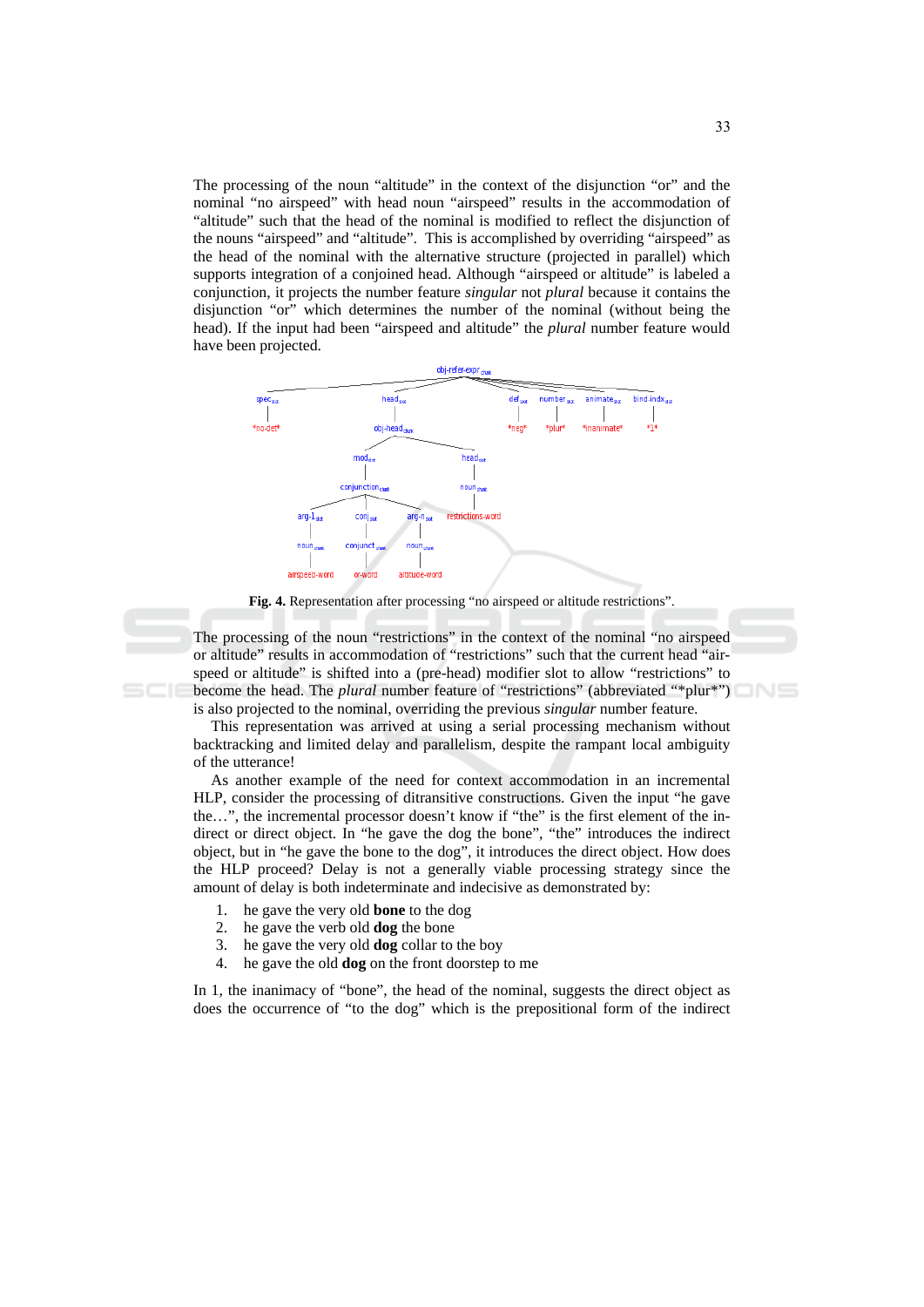object, called the recipient in the model. In 2, the animacy of "dog" in the first nominal, and the inanimacy of "bone" in the second nominal suggest the indirect object followed by the direct object. Delaying until the head occurs would allow the animacy of the head to positively influence the integration of the nominal into the ditransitive construction in these examples. However, in 3, the animacy of "dog" also suggests the indirect object, but "dog" turns out not to be the head. In 4, the animacy of "dog" which is the head, suggests the indirect object, but this turns out not to be the case given the subsequent occurrence of the recipient "to me". There are just too many alternatives for delay to work alone as an effective processing strategy. Although there are only two likely outcomes—indirect object followed by direct object or direct object followed by recipient—which outcome is preferred varies with the current context and no alternative can be completely eliminated. And there is also a dispreferred third alternative in which the direct object occurs before the indirect object as in "he gave the bone the dog". In the model, ditransitives are handled by projecting an argument structure from the ditransitive verb which predicts a recipient in addition to an indirect and direct object. Although it is not possible for all three of these elements to occur together, it is also not possible to know in advance which two of the three will be needed. So long as the model can recover from an initial mistaken analysis without too high a cost, early integration is to be preferred. Currently, the model projects a nominal from "the" following the ditransitive verb and immediately integrates the nominal as the indirect object of the verb. Once the head of the nominal is processed, if the head is inanimate, the nominal is shifted to the direct object. If the first nominal is followed by a second nominal, the second nominal is integrated as the direct object, shifting the current direct object into the indirect object, if necessary. If the first nominal is followed by a recipient "to" phrase, the first nominal is made the direct object, if need be. If the first nominal is inanimate and made the direct object and it is followed by a second nominal that is animate, the second nominal is integrated as the indirect object. It is important to note that the prediction of all three elements by the ditransitive verb supports accommodation at no additional expense relative to a model that predicted only one or the other of the two primary alternatives. However, unlike a model where one alternative is selected and may turn out to be incorrect, necessitating retraction of the alternative, there is no need to retract any structure when all three elements are simultaneously predicted, although it is necessary to allow for a prediction to be left unsatisfied and for the function of the nominals to be accommodated given the actual input.

The processing of ditransitive verbs is complicated further within a relative clause. Consider

- 5. the **book** that I gave the man *obi*.
- 6. the **man**<sub>i</sub> that I gave *iobj<sub>i</sub>* the book
- 7. the **man**<sub>i</sub> that I gave the book to  $obj_i$

In 5, "book" is indexed with the (direct) object of "gave" within the relative clause based on the inanimacy of "book". In 6, "man" is indexed with the indirect object based on the animacy of "man". Note that animacy is the determining factor here. There is no structural distinction to support these different bindings. These bindings are established at the processing of "gave" without delay when the ditransitive structure is first projected. In 7, "man" is initially bound to the indirect object, but this initial binding must be adjusted to reflect the subsequent occurrence of "to" which indi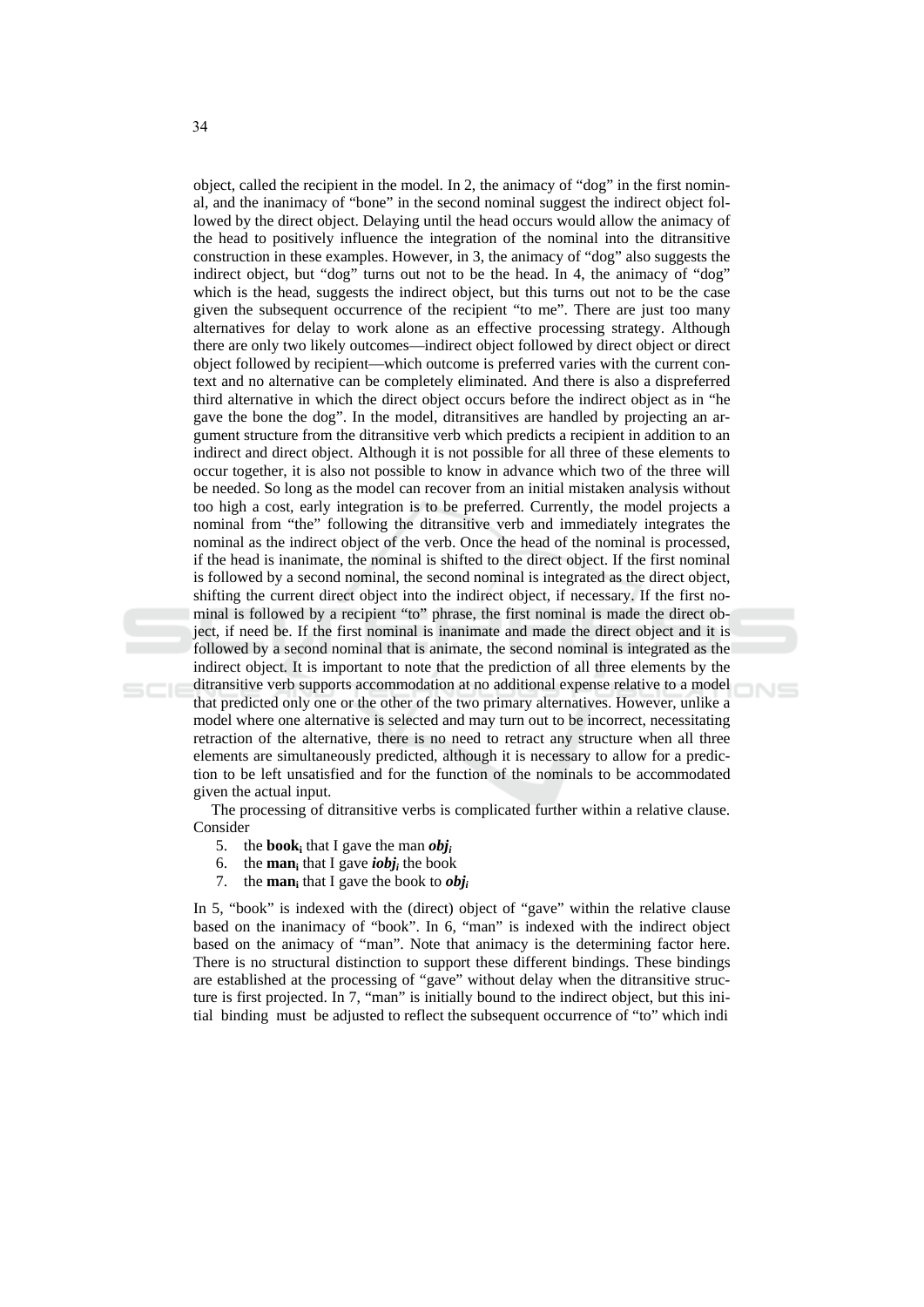cates a recipient phrase even though no object follows the preposition.

As a final example, consider the processing of the ambiguous word "to". Since "to" can be both a preposition (e.g. "to the house") and a special infinitive marker (e.g. "to speed") it might seem reasonable to delay the processing of "to" until after the processing of the subsequent word. However, "to" provides the basis for biasing the subsequent word to be an infinitive verb form (e.g. "to speed" vs. "the speed") and if its processing is delayed completely there will be no bias. How should the HLP proceed? If the context preceding "to" is sufficiently constraining, "to" can be disambiguated immediately as when it occurs after a ditransitive verb (e.g. "He gave the bone to..."). Lacking sufficient context, the model prefers to treat "to" as the infinitive marker and projects an infinitive construction. In parallel, the model identifies "to" as a preposition and projects a locative construction. The model sets a bias for an infinitive verb form to follow. If a bare verb form follows the infinitive marker, it is integrated into the infinitive construction as the head. If a nominal element (e.g. noun, adjective, determiner) follows, the infinitive construction is replaced by the locative construction, which was projected in parallel, and the nominal element is integrated as the object of the locative construction.

The model also supports the recognition of multi-word units using a perceptual span for word recognition that can overlap multiple words (Freiman & Ball, submitted). With this perceptual span capability, an expression like "to speed" can be recognized as a multi-word infinitival unit and there is no need to project a locative construction in parallel. Similarly, "to the" can be recognized as a locative construction lacking a head. Although not typically considered a grammatical unit in English, "to the" is grammaticalized as a single word form in some romance languages and its frequent occurrence in English suggests unitization. The perceptual span is roughly equivalent to having a single word look-ahead capability—although the entire perceptual span must be processed as a unit. Overall, the processing of "to" encompasses a range of different mechanisms of accommodation which collectively support its processing. Some of these mechanisms are specific to "to", and others are more gen $eral$ 

### **5 Summary & Conclusions**

This paper proposes and supports a *pseudo-deterministic* human language processor which reflects the integration of a parallel, probabilistic activation and selection mechanism and non-monotonic context accommodation mechanism with what is otherwise a serial, deterministic processor. A system with these mechanisms can pursue the best path through a search space based on the locally available context, and make minor adjustments when the subsequent context reveals the preceding context to have led to an inappropriate choice. The accommodation mechanism takes into consideration the entire context available at the time (the current local context) and is itself subject to subsequent accommodation. The accommodation mechanism can give the appearance of parallel processing and can be just as efficient as normal serial processing if the possible structures are predicted in advance or in parallel.